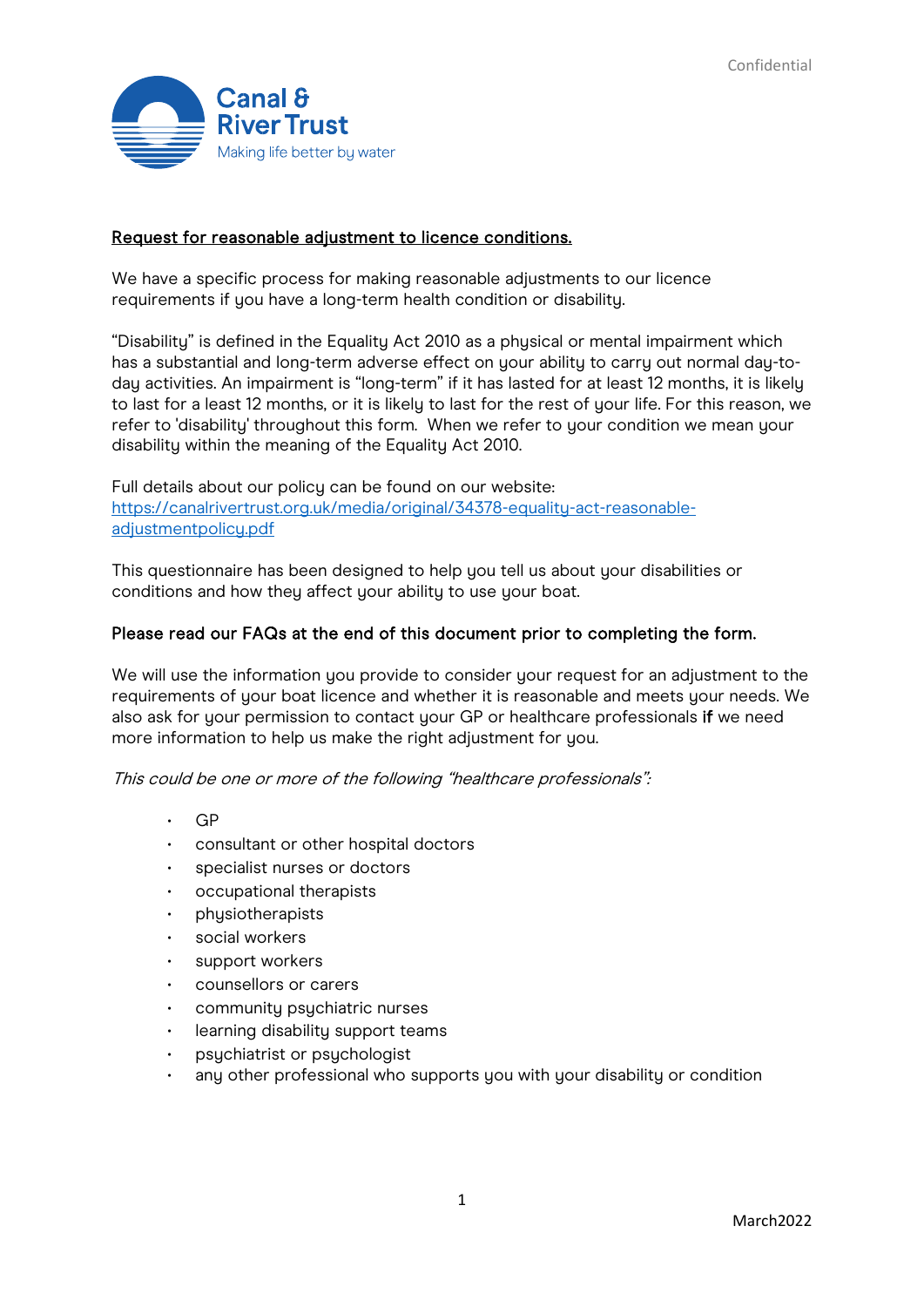

#### What you need to do:

- *1.* Answer all the questions on this form. Please use black ink (as this helps us to ensure your form scans correctly) and write your answers as clearly as possible. Please don't leave any spaces blank, as this may mean that we send the form back to you. If a question doesn't apply to you, please write this on the form.
- 2. Send us the latest copies of any relevant documentation from a health professional that explains your diagnosis or condition and how these affect your ability to move your boat. If the information that you already have is not up-to-date, we may ask for further detail. We may be able to help with any cost associated with obtaining new information from your GP or healthcare professional. Please speak to us before you agree any payment for new medical notes or letters. If you genuinely believe a document is not relevant to your request you do not have to provide it, but please remember that any supporting documents you are able to provide will help with our decision making.

Documents that may be useful:

- Relevant letter or medical certificates that include details of the diagnosis of your condition from a GP or other healthcare professional
- reports, care or treatment plans from your GP or other healthcare professional.
- your certificate of *vision or sight* impairment
- other relevant medical certificates
- medical information and assessment on which any decision regarding any benefits payable was based, for example a PIP assessment letter
- GP or healthcare professional appointment letters for current/future appointments

Documents we don't need:

- General information about your medical conditions that are not about you personally (for example fact sheets and internet printouts)
- Photographs
- Original documents, including x-rays and scan prints.
- Historic GP or healthcare professional appointment letters
- Detailed medical test results
- Your current prescription list.
- 3. Send your completed form, and any other information, by the date we have advised in the covering letter.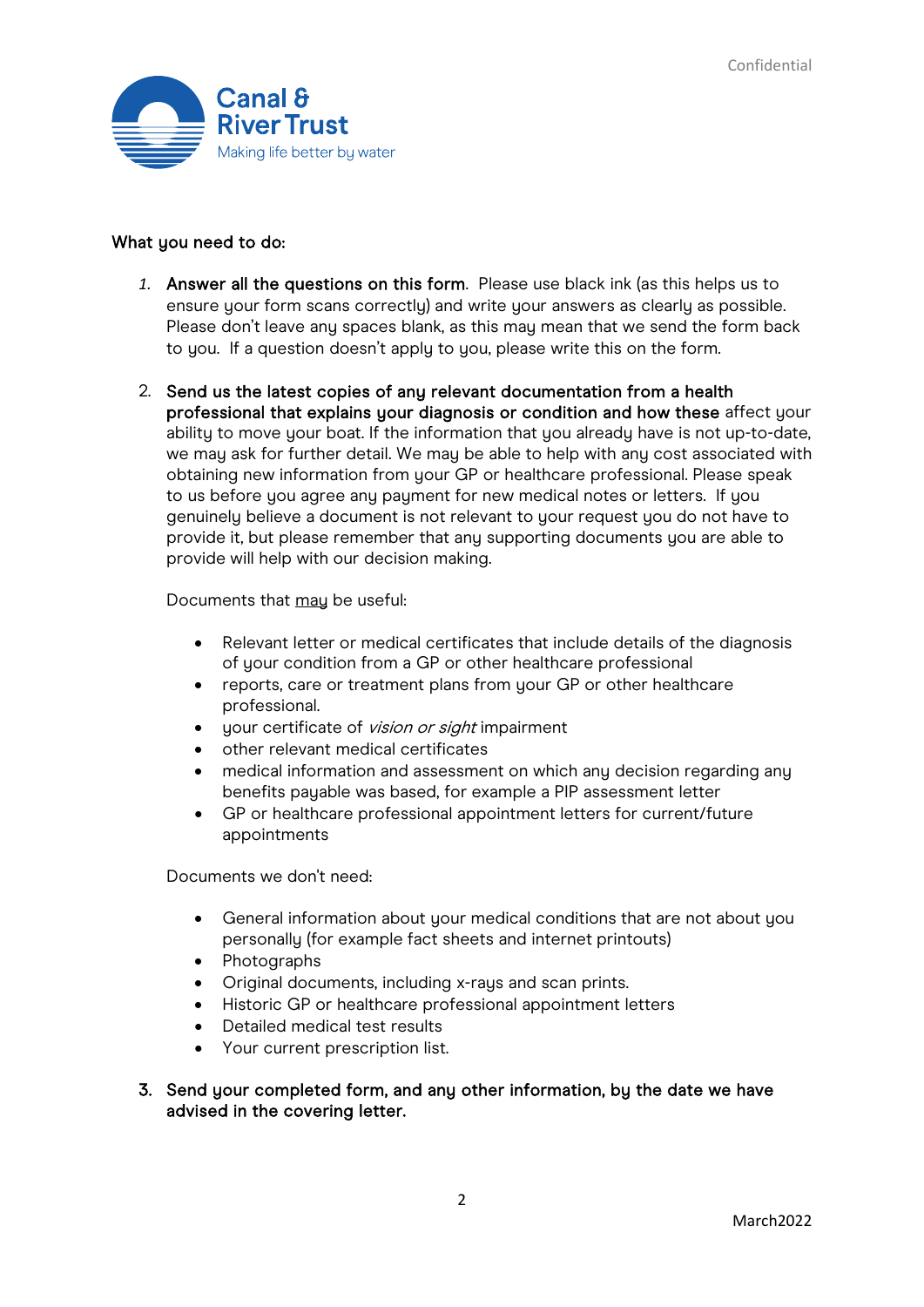

If you need help filling in the form, you can:

- ask us for help call Customer Services on 0303 0404040, let them know which area your boat is in, and a member of the team will call back to arrange suitable assistance
- ask a friend, relative, carer or representative (such as a support worker) to help you
- get in touch with your local Citizens Advice for help and advice

If you need more than the space provided to explain your circumstances, you can write on the back of the pages in this form. If you send us any documentation in support of your request, please make sure you put your name, boat name and index number on each page.

If you don't fill in and return the form to us we may continue with our standard processes, including enforcement action.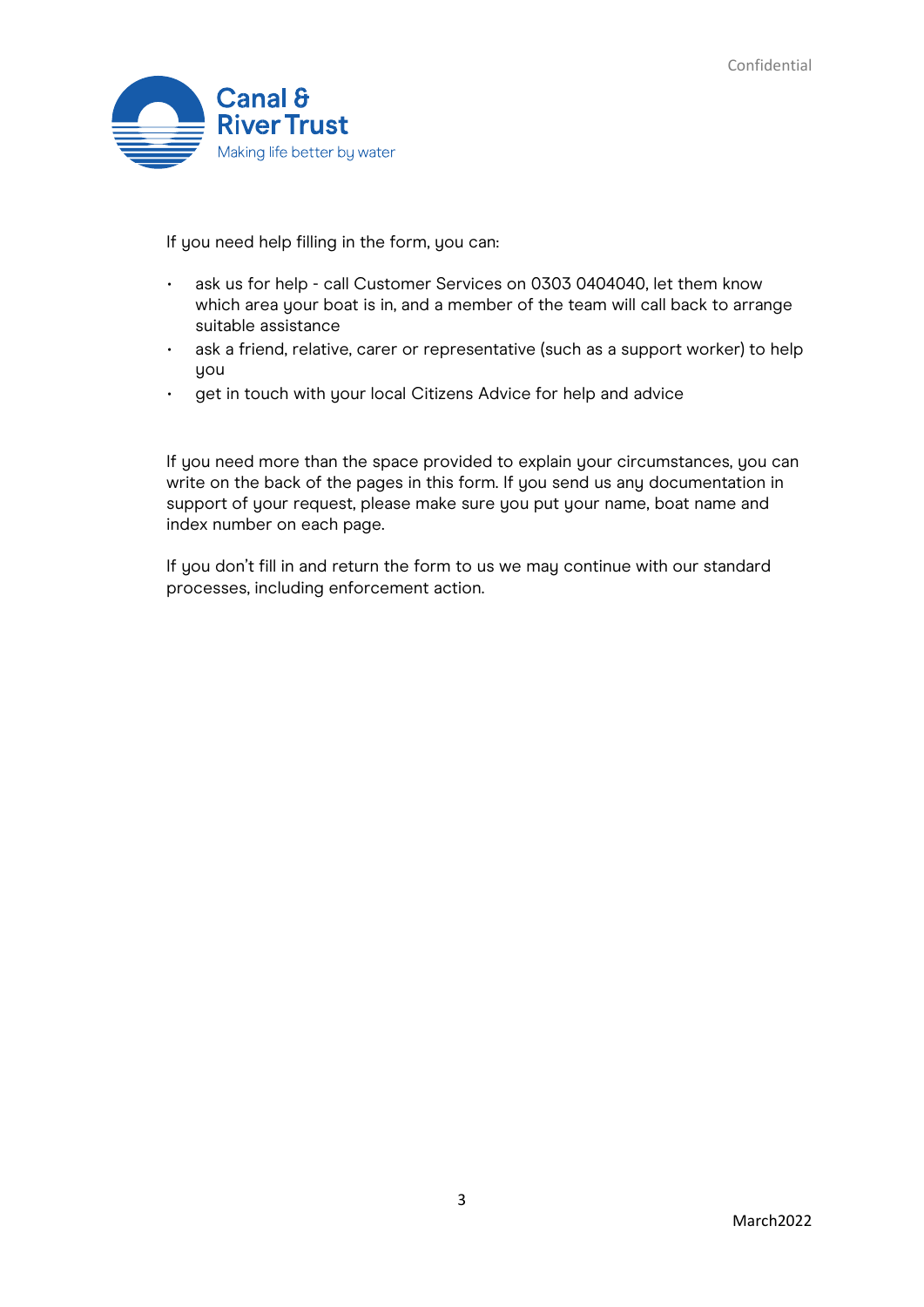

## About you (the person needing the adjustment)

| <b>Title</b>        |  |
|---------------------|--|
| First name          |  |
| Surname             |  |
| Postal address      |  |
| including post code |  |
| Phone               |  |
| Mobile              |  |
| Email               |  |
| Date of birth       |  |

## Tell us about your disabilities or conditions

These questions help us understand your condition. If you need more space, please use the back of the form.

| Disability or condition | When was it formally<br>diagnosed? (if you have<br>a letter confirming the<br>diagnosis please send us<br>a copy) |
|-------------------------|-------------------------------------------------------------------------------------------------------------------|
|                         |                                                                                                                   |
|                         |                                                                                                                   |
|                         |                                                                                                                   |
|                         |                                                                                                                   |
|                         |                                                                                                                   |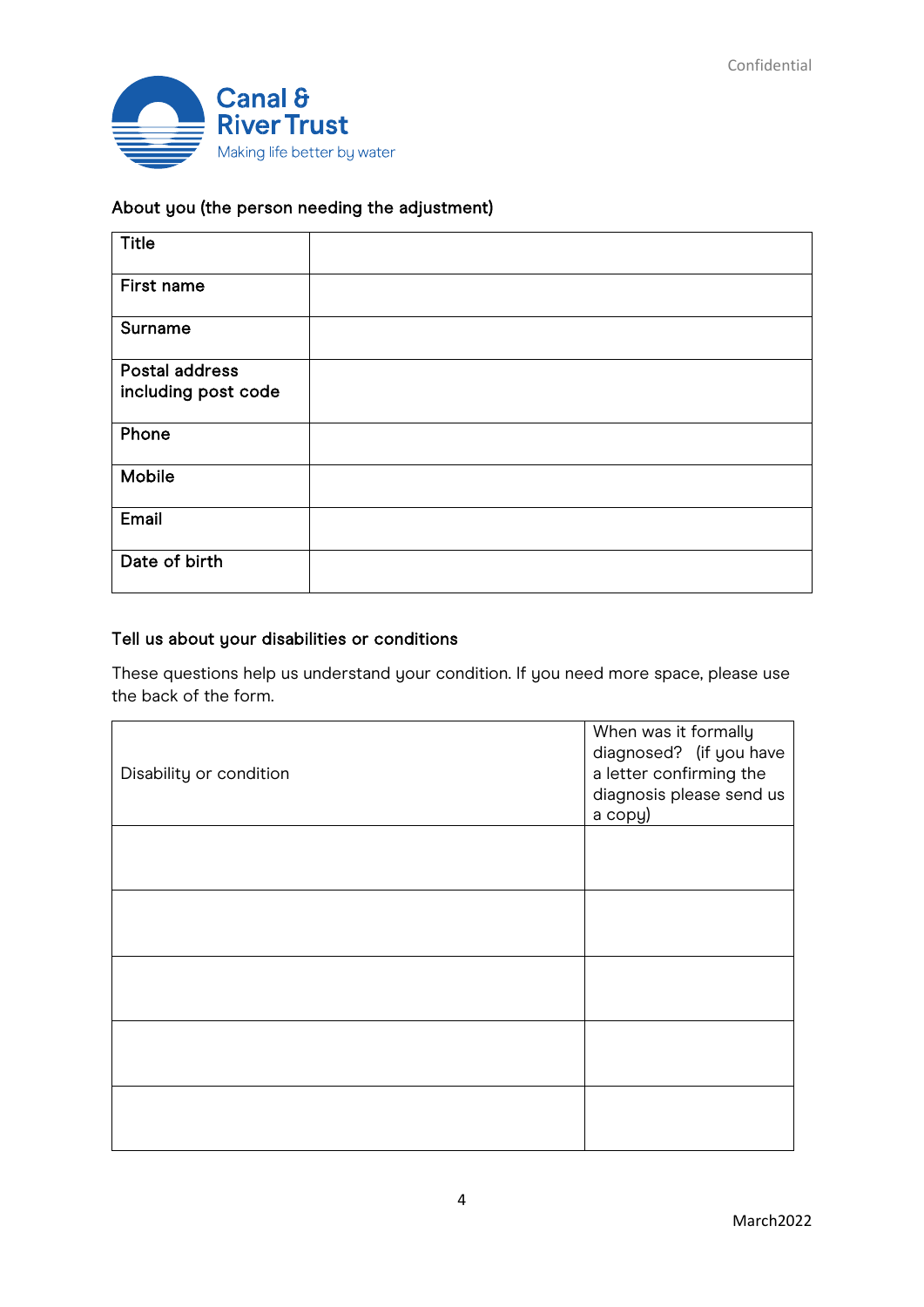

## Tell us about how your disability or condition affects you.

This helps us understand how your ability to continuously cruise is affected by your disability or condition.

In this section, tell us about the things you find difficult. If your disability or condition means you find the following things difficult or cannot do any of them, please describe how they are made difficult, whether you need medication, aids or appliances (for example walking stick, walking frame, manual or electric wheelchair) to do any of them or how your disability or condition means you can't do them at all. If you can do them sometimes and not others, please explain how often you are not able to do them. If you have help from family, friends or professionals to do these things tell us who helps you and how often. (If you need to give us more detail please write on the back of this page).

| Walking whilst on flat ground or on your<br>boat |  |
|--------------------------------------------------|--|
|                                                  |  |
|                                                  |  |
| Walking whilst on uneven ground                  |  |
|                                                  |  |
|                                                  |  |
| Getting on or off your boat                      |  |
|                                                  |  |
|                                                  |  |
| Operating a manual lock paddle                   |  |
|                                                  |  |
|                                                  |  |
| Opening or closing a lock gate                   |  |
|                                                  |  |
|                                                  |  |
| Tying up your boat                               |  |
|                                                  |  |
|                                                  |  |
| Throwing or catching a mooring rope              |  |
|                                                  |  |
|                                                  |  |
| Putting in or taking out mooring pins.           |  |
|                                                  |  |
|                                                  |  |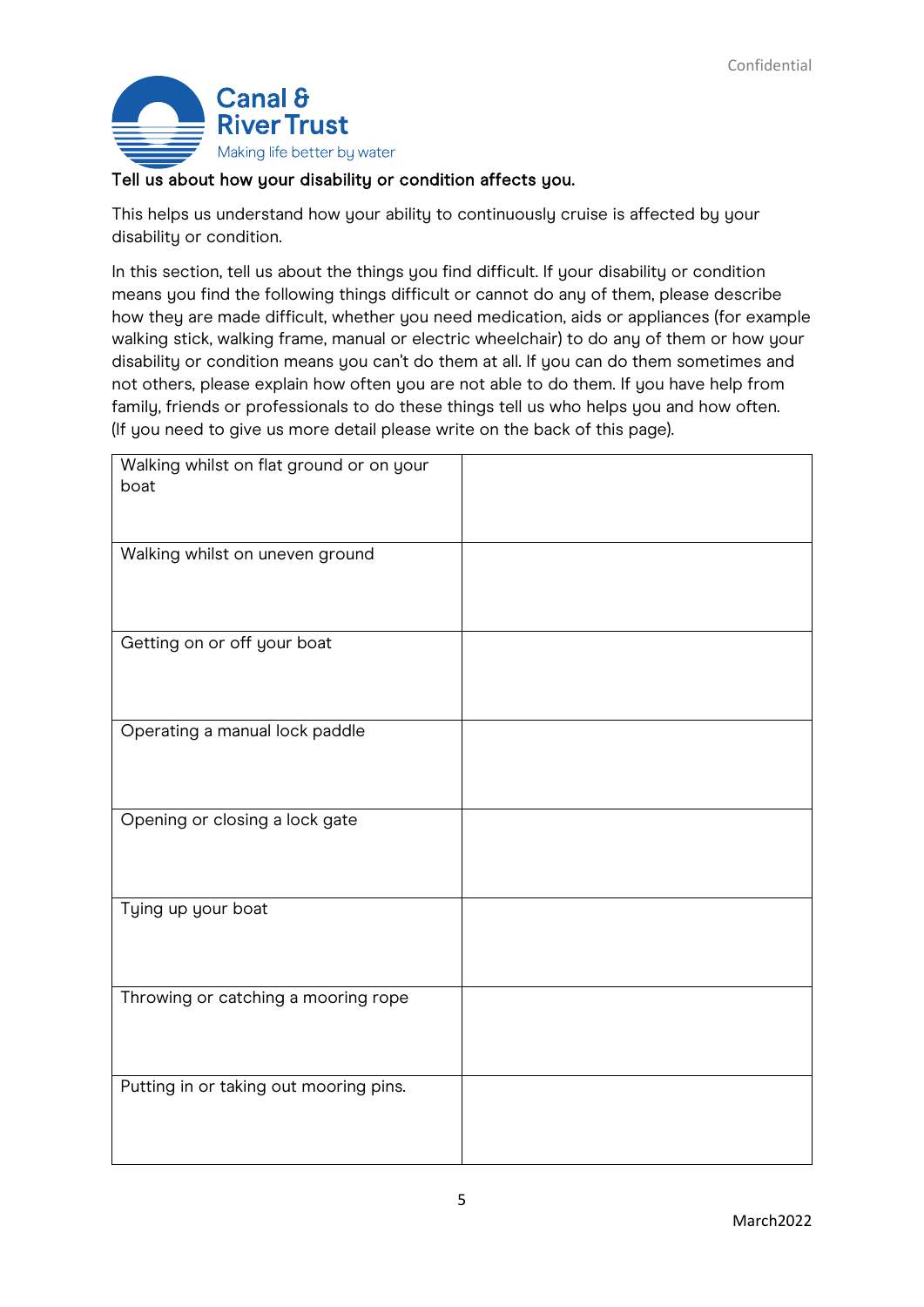

| Using a lock ladder                                     |  |
|---------------------------------------------------------|--|
| Operating a manual bridge (for example a<br>swing)      |  |
| Coping with changes to your routine                     |  |
| Going to new places                                     |  |
| Going out to public places                              |  |
| Planning your day                                       |  |
| Emptying your cassette or ELSAN                         |  |
| Collecting water and filling your water<br>tank(s)      |  |
| Refuelling your boat                                    |  |
| Getting heating fuel (for example coal,<br>wood or gas) |  |
| Steering your boat                                      |  |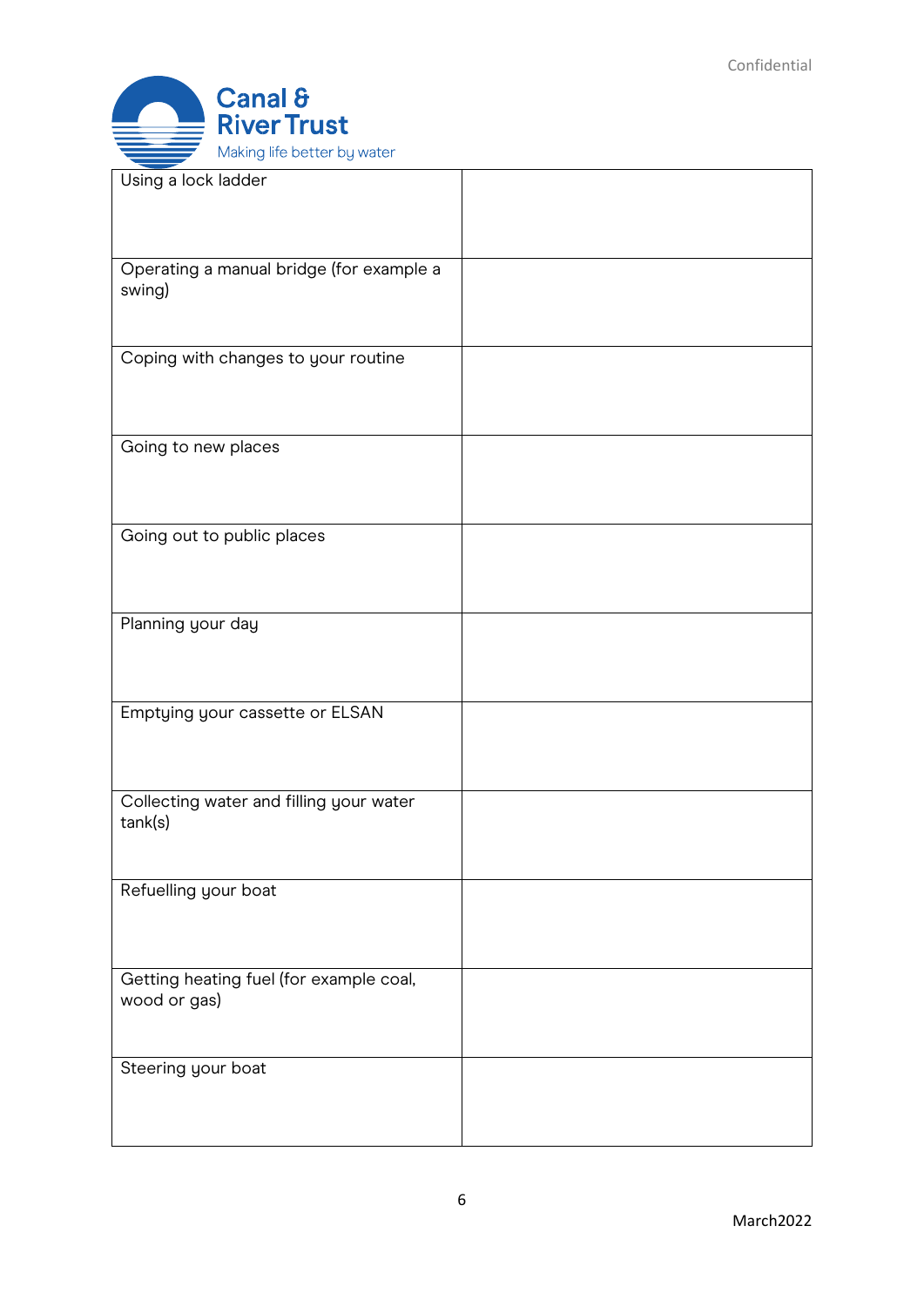

Use this space to add whether you have any assistance to do these things and any other information about your boating or cruising that is affected by your disability or condition and how often this occurs. If there is nothing else you need to tell us, please write "not applicable" or "N/A" and continue to the next section.

## Tell us about your daily routine

Use this box to explain the difficulties you encounter with any aspects of your daily routine (for example help with things like getting dressed, making food, going shopping, obtaining fuel, obtaining water, or with waste disposal. If you have any support from friends, family or professionals to do any of these tasks, explain what support you have and how often.

## Tell us about your work or study

Use this box to explain the nature of your work or study (if any). Tell us about what your work or study involves and how often you work or study. Tell us about the physical and mental demands of your work or study including if/how you travel, what means of transport you use and what adjustments have been made for you.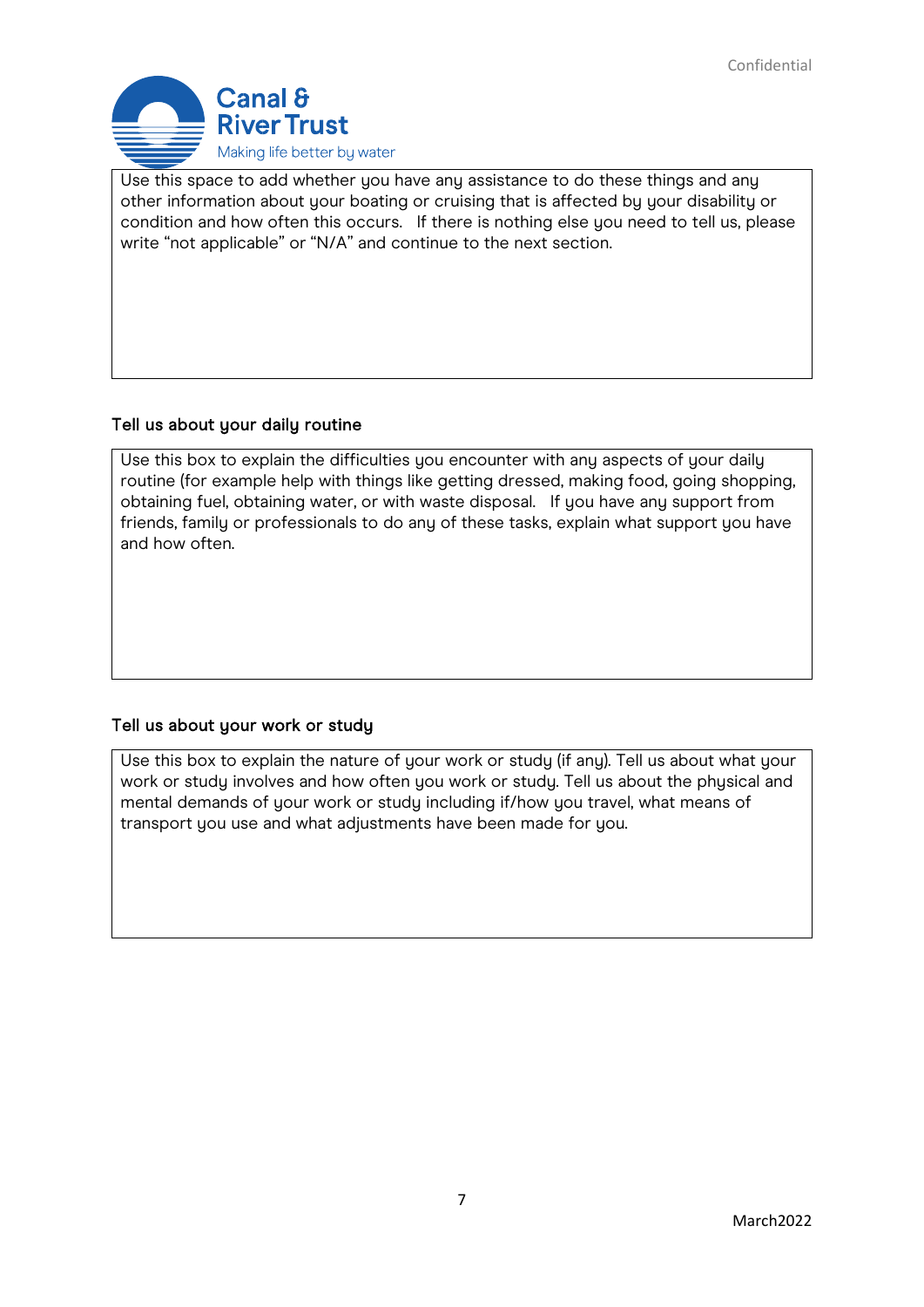

### Tell us about what access to transport you have

Do you have access to transport other than your boat? YES / NO (delete as appropriate)

Tell us about the transport you use to go about your day (for example to go shopping) and how you get to your medical appointments. If you have any help and support to use transport tell us.

#### Tell us about the treatments you are having

Use this section to tell us about any hospital, clinic or other treatments or therapies, like dialysis or rehabilitation treatment you are having or expect to have in the near future. This helps us understand your need to be in a particular place at a certain time.

| Treatment | Location | How often do you<br>have treatment? | Start date |
|-----------|----------|-------------------------------------|------------|
|           |          |                                     |            |
|           |          |                                     |            |
|           |          |                                     |            |
|           |          |                                     |            |
|           |          |                                     |            |

#### Tell us about your support network

Tell us about the current support you have from family, friends or professionals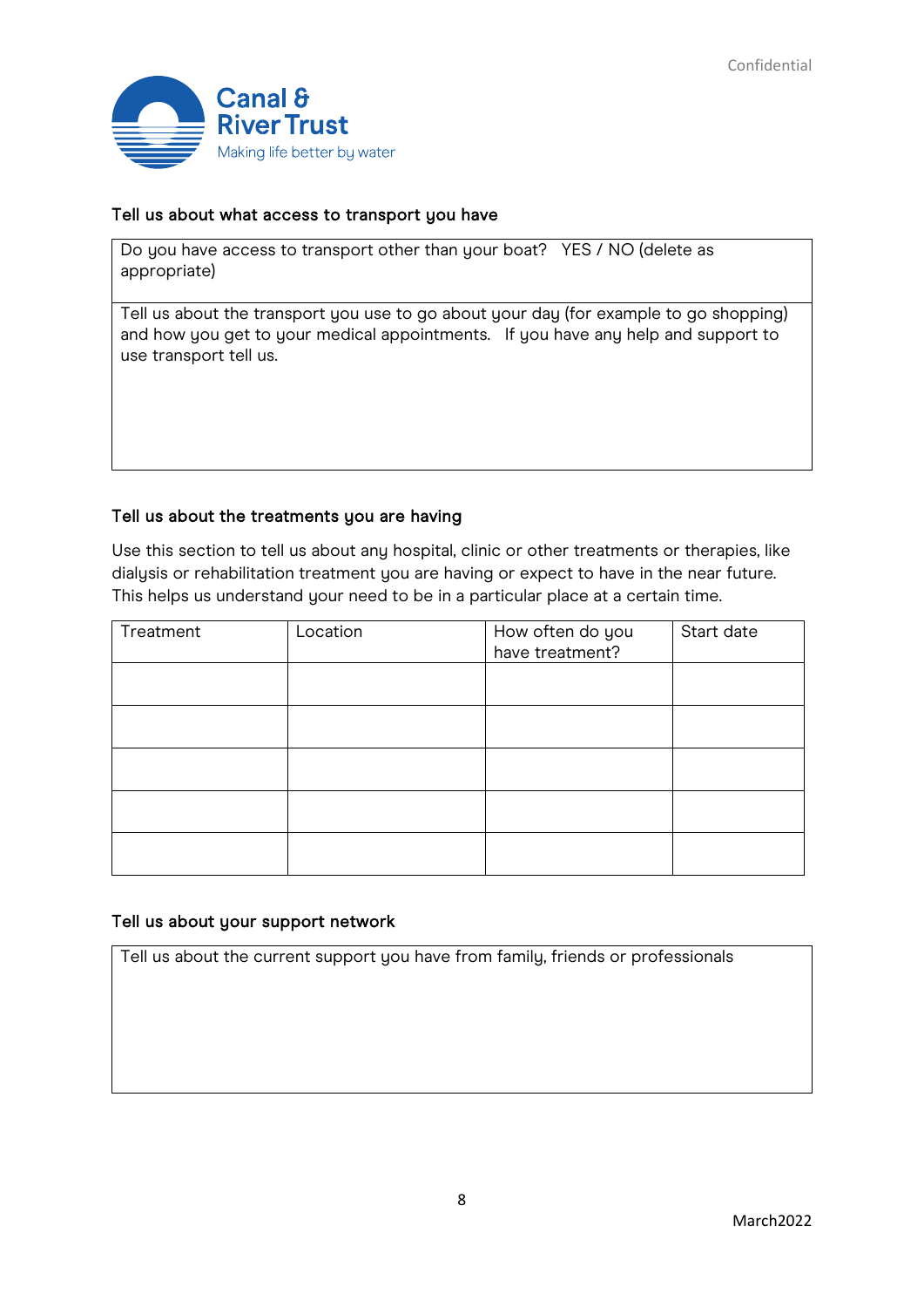

Tell us about the adjustment you would like the Trust to consider making to your licence. This helps us to consider your request in relation to the information you have given us about your disability or condition. Please let us have the following information.

- If you would like us to consider reducing your cruising range, please tell us how far you can cruise and the reasons you cannot do more
- If you want us to consider changing the pattern or frequency of movement, please tell us why you need to change the pattern or frequency of movement.
- If you would like to stay longer than 14 days in any place, or you need to stay longer than stated stay times, please tell us how long you need to stay and how often.

Please tell us what adjustment you would like the Trust to consider making for you and why it would help you. Please provide as much detail as possible.

Please tell us where you would like the adjustment to cover and why it would help you. Include relevant locations and provide as much detail as possible.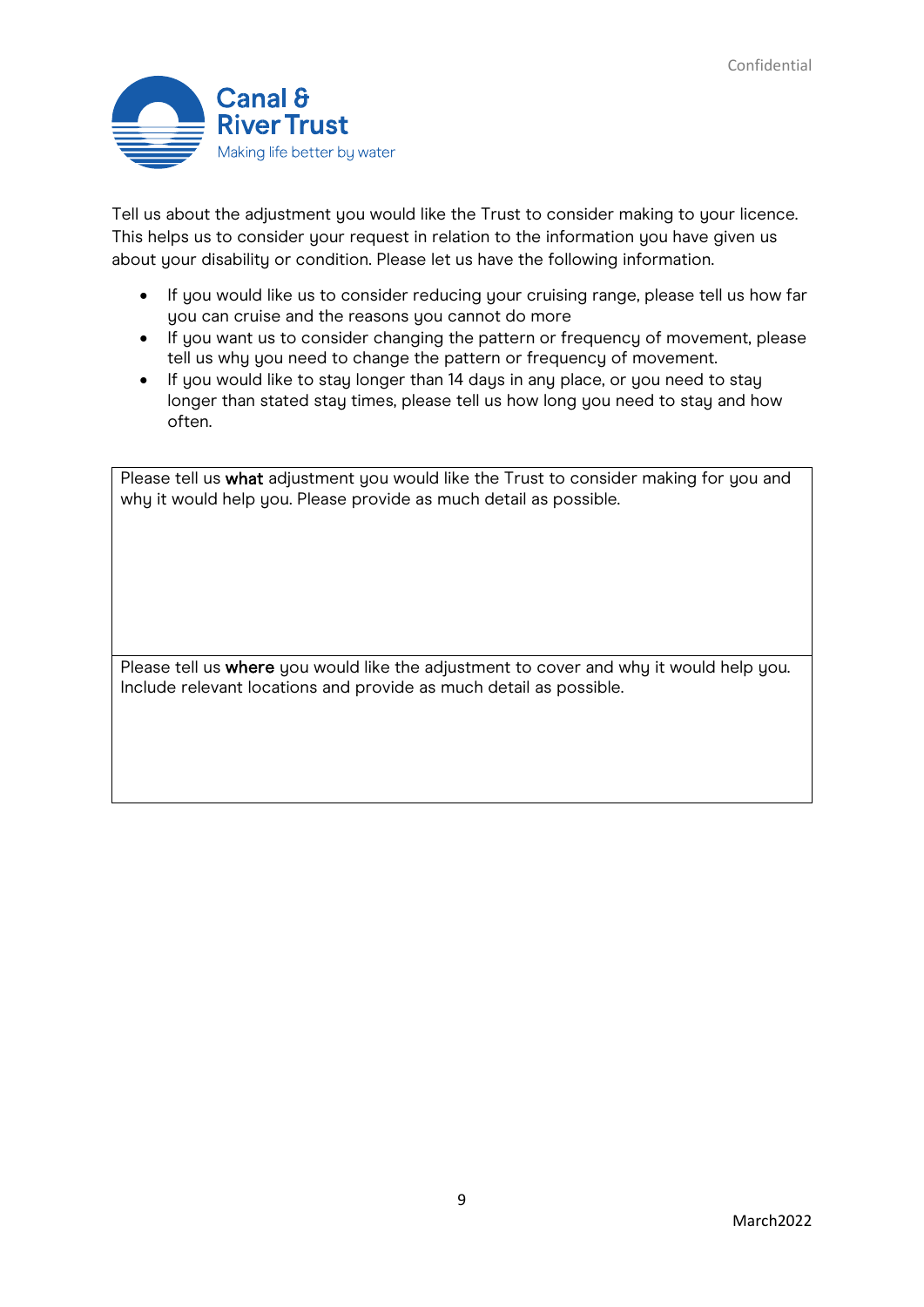

### About your GP

Please tell us your GP's details. If you don't know your GP's name, tell us the name of your doctor's surgery.

| Doctor's name                         |  |
|---------------------------------------|--|
| Surgery                               |  |
| Postal address<br>including post code |  |
| Phone                                 |  |
| Email                                 |  |

### About other professionals or carers who know the most about your health conditions, illnesses or disabilities

Please give us details of the healthcare professional who knows the most about your health conditions, illnesses or disabilities and the impact they have on your ability to do things when you are most unwell, especially your ability to move your boat. Sometimes we will need to contact them to ask for medical or other information that tells us how your health condition, illness or disability affects your ability to do things. We ask you for permission to contact them later in this form. We only need to contact your healthcare professional if we need more information to help us make the right decision about an adjustment, so it's important that you send us anything you already have.

| <b>Title</b>        |  |
|---------------------|--|
| First name          |  |
| Surname             |  |
| Job title           |  |
| Organisation        |  |
| Postal address      |  |
|                     |  |
| including post code |  |
| Phone               |  |
| Email               |  |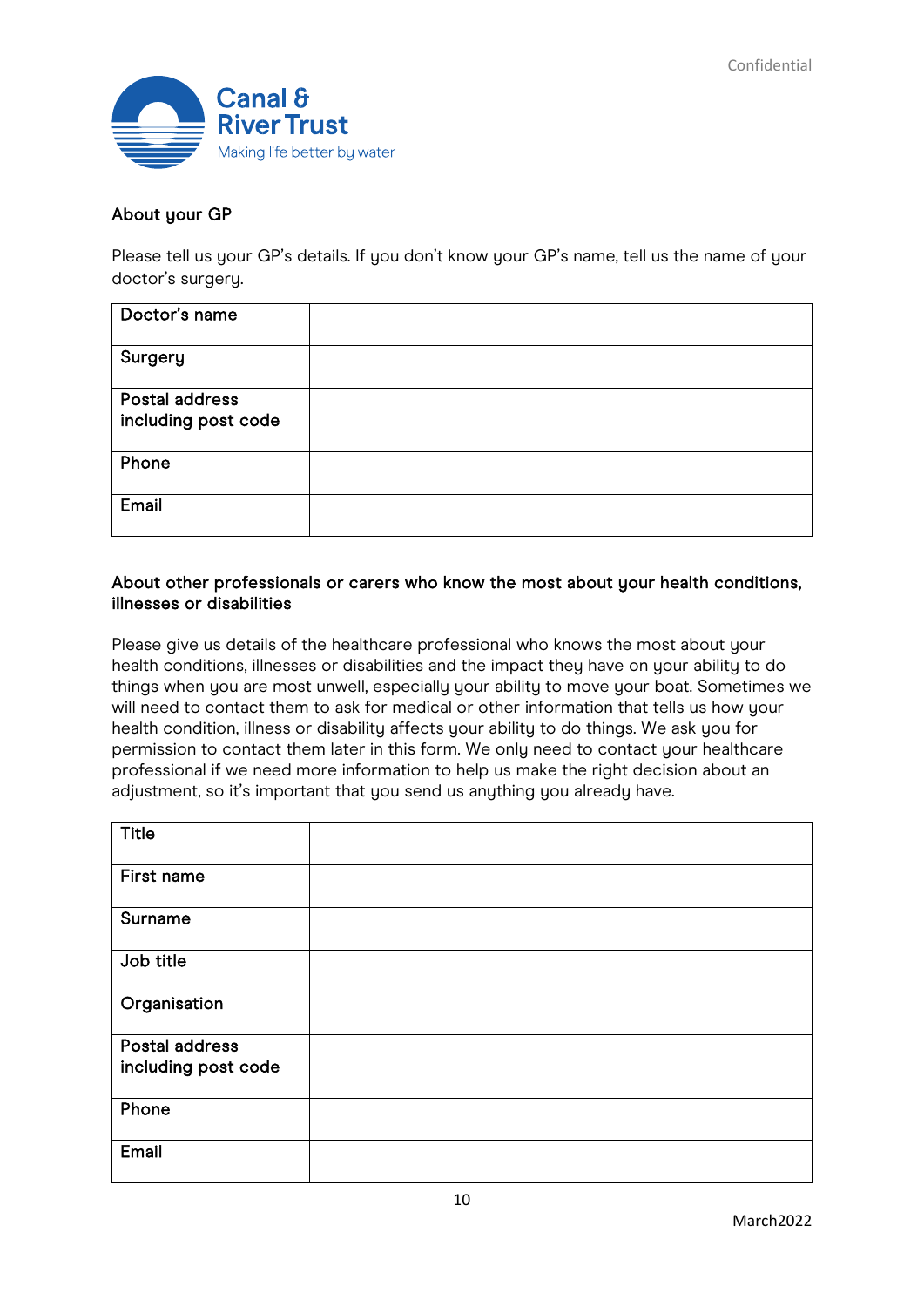

### Tell us about benefits you may be receiving

An adjustment is not dependent on your receipt of benefits. However, if you let us know about any benefits you are receiving, this may support your request for an adjustment and it may provide an opportunity for us to signpost you to additional support. If you are not in receipt of or have not applied for any benefits, please write "not applicable" or "N/A" and continue to the next section.

| Type of benefit | Has this been awarded yet or<br>applied for? |
|-----------------|----------------------------------------------|
|                 |                                              |
|                 |                                              |
|                 |                                              |
|                 |                                              |
|                 |                                              |

You can check if you are entitled to claim benefits by visiting the following websites: <https://www.turn2us.org.uk/> or<https://www.entitledto.co.uk/>An advice support factsheet is available on our website<http://www.canalrivertrust.org.uk/ccmonitoring>

#### Tell us about your boat(s)?

If you have more than one boat, please complete the details of your main or primary boat in these boxes, then give the same details of the other one/s on the back of this form. This information is needed to help us to understand more about your day-to-day boating tasks/needs.

| Boat index |  |
|------------|--|
| Boat name  |  |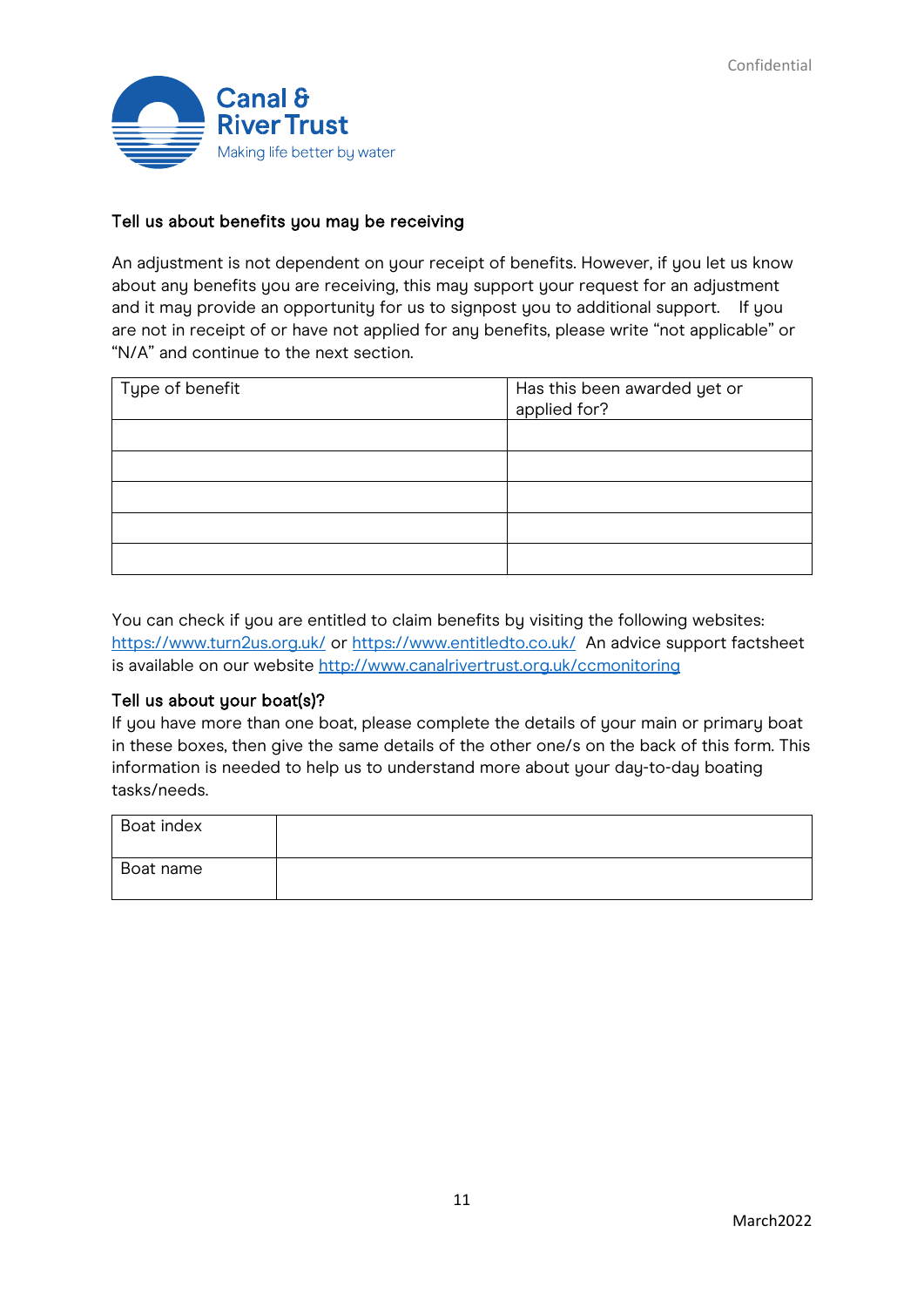

Tell us how you use your boat. This helps us understand the affect that any adjustment may have on the network.

| My boat is my permanent home                                  |          |
|---------------------------------------------------------------|----------|
|                                                               | YES / NO |
| My boat is a secondary home when I'm not at my main residence |          |
|                                                               | YES / NO |
| I use my boat in my leisure-time                              |          |
|                                                               | YES / NO |
| I use my boat for holidays                                    |          |
|                                                               | YES / NO |
| Other (please explain)                                        |          |
|                                                               |          |

Please tell us about what heating and waste disposal systems you have on your boat and what tasks are involved.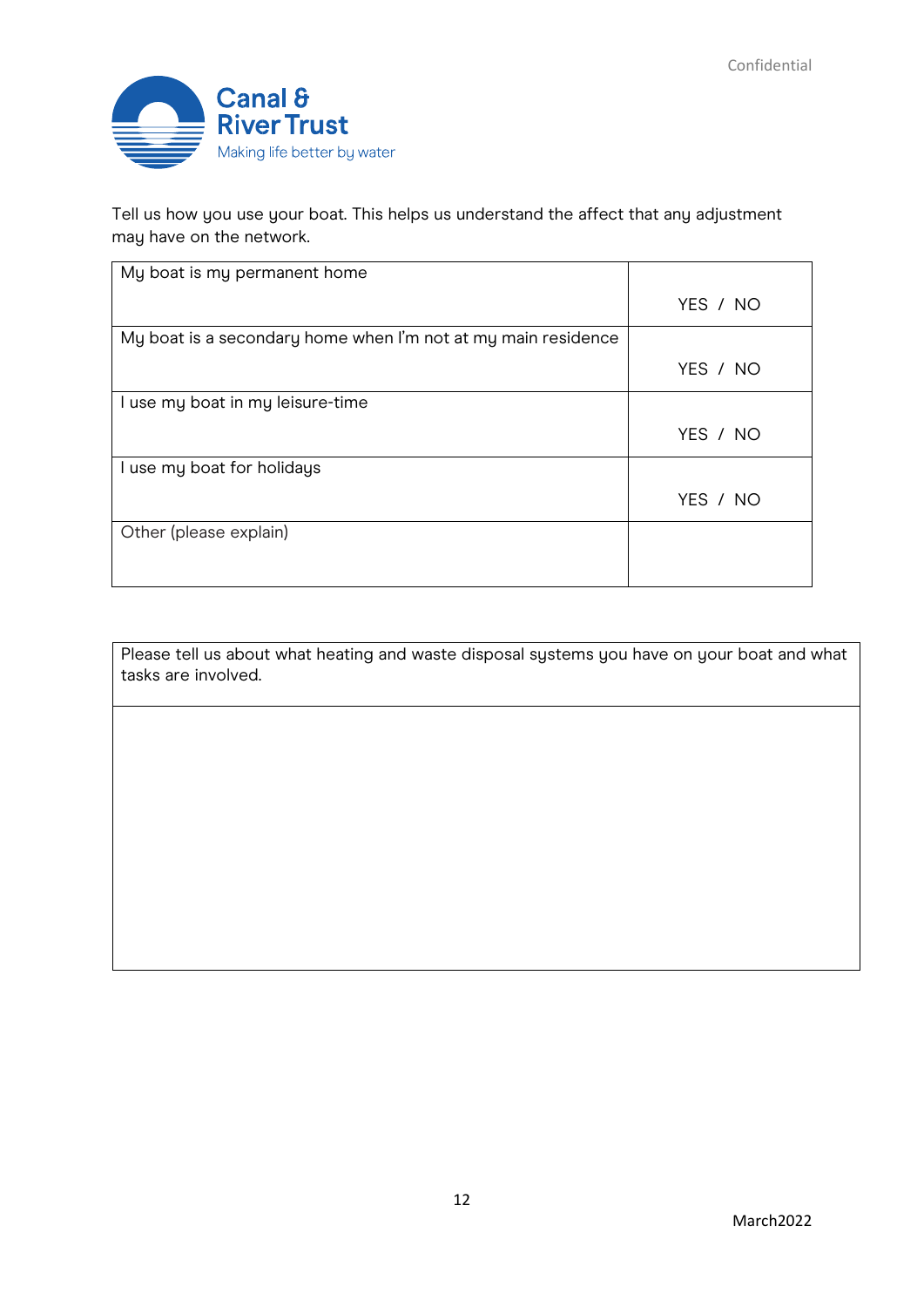

### Tell us about anything else we need to know?

If nothing else, please write "not applicable" or "N/A" and move on to the next section.

#### Is there somebody else that you'd like us to communicate with about this adjustment?

If you want us to deal with somebody else in relation to your adjustment request please provide their details below. This form only gives us permission to speak to them in relation to your adjustment. If you would like them to help you with other Canal & River Trust matters, please contact your Licence Support Officer so that we can arrange the necessary permission.

| <b>Title</b>        |  |
|---------------------|--|
| First name          |  |
| Surname             |  |
| Job title           |  |
| Organisation        |  |
| Postal address      |  |
| including post code |  |
| Phone               |  |
| Email               |  |
| Relationship to you |  |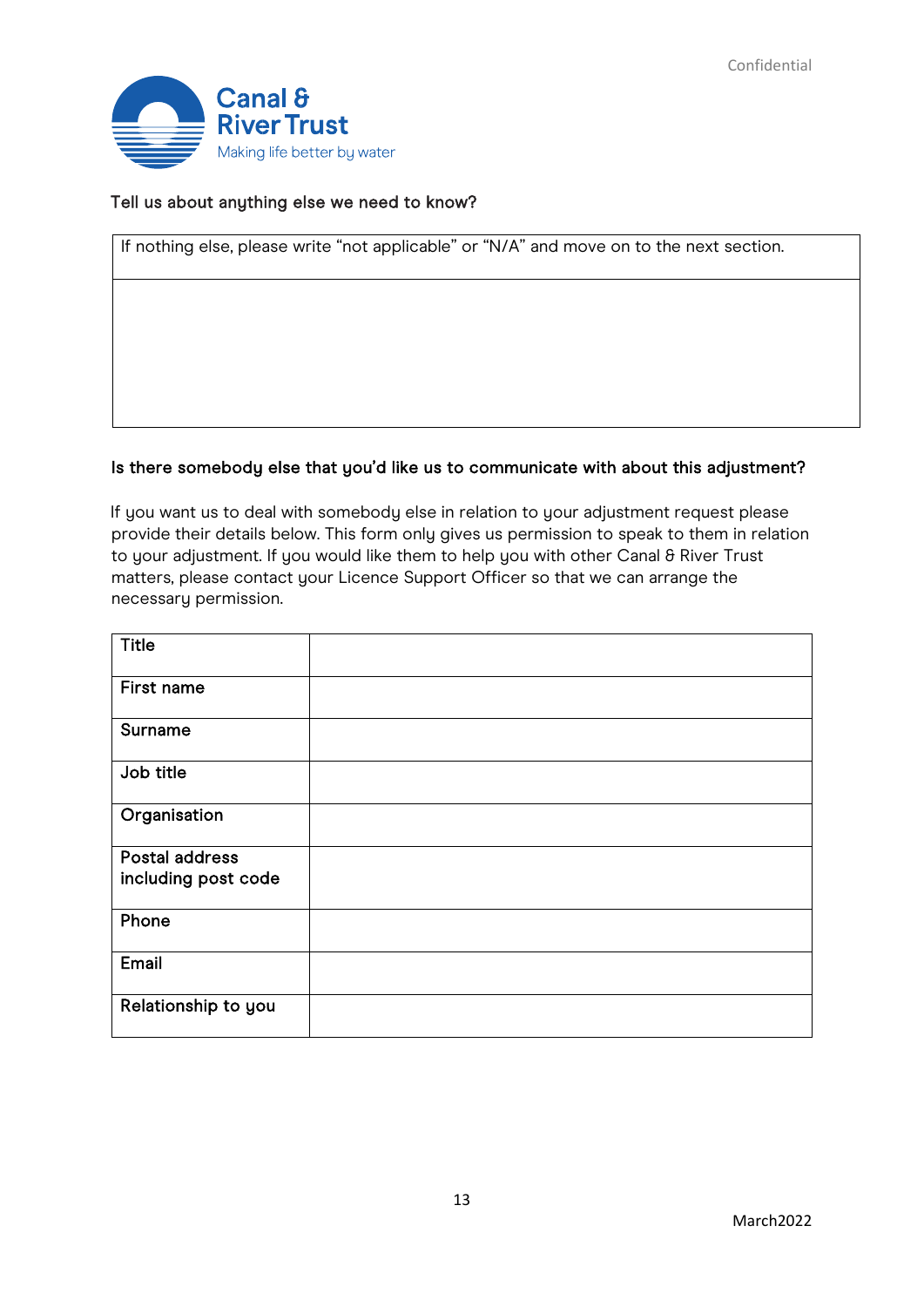

### Your confirmation and consent

This section of the form asks you for confirmation that you have told us everything that you need to and that the information in the form is accurate. We also ask you to confirm that we can contact your GP or other health professionals to obtain information in relation to your request for an adjustment.

Please make sure you tick all boxes otherwise we will not be able to process your request and may have to return this to you to complete.

| Declaration                                                                                                                                                                                                                                                                                        | Tick to<br>accept |
|----------------------------------------------------------------------------------------------------------------------------------------------------------------------------------------------------------------------------------------------------------------------------------------------------|-------------------|
| I have read and understood this form                                                                                                                                                                                                                                                               |                   |
| I have enclosed supporting letters and medical documents                                                                                                                                                                                                                                           |                   |
| The information I have given on this form is accurate to the best of my<br>knowledge and belief                                                                                                                                                                                                    |                   |
| I consent to Canal & River Trust applying to any or all of my GP, health<br>professionals, carers, or other persons named within this questionnaire<br>for a medical report or other documents or correspondence which may<br>include information about my physical or mental health or conditions |                   |
| I consent to the Canal & River Trust using the special category personal<br>data I have provided in this form and any supplementary documentation<br>to consider my request for an adjustment to the requirements of my<br>boat licence                                                            |                   |

Please sign this form yourself if you can, even if someone else has filled it in for you.

Signature

Date \_\_\_\_\_\_\_\_\_\_\_\_\_\_\_\_\_\_\_\_\_\_\_\_\_\_\_\_\_\_\_\_\_\_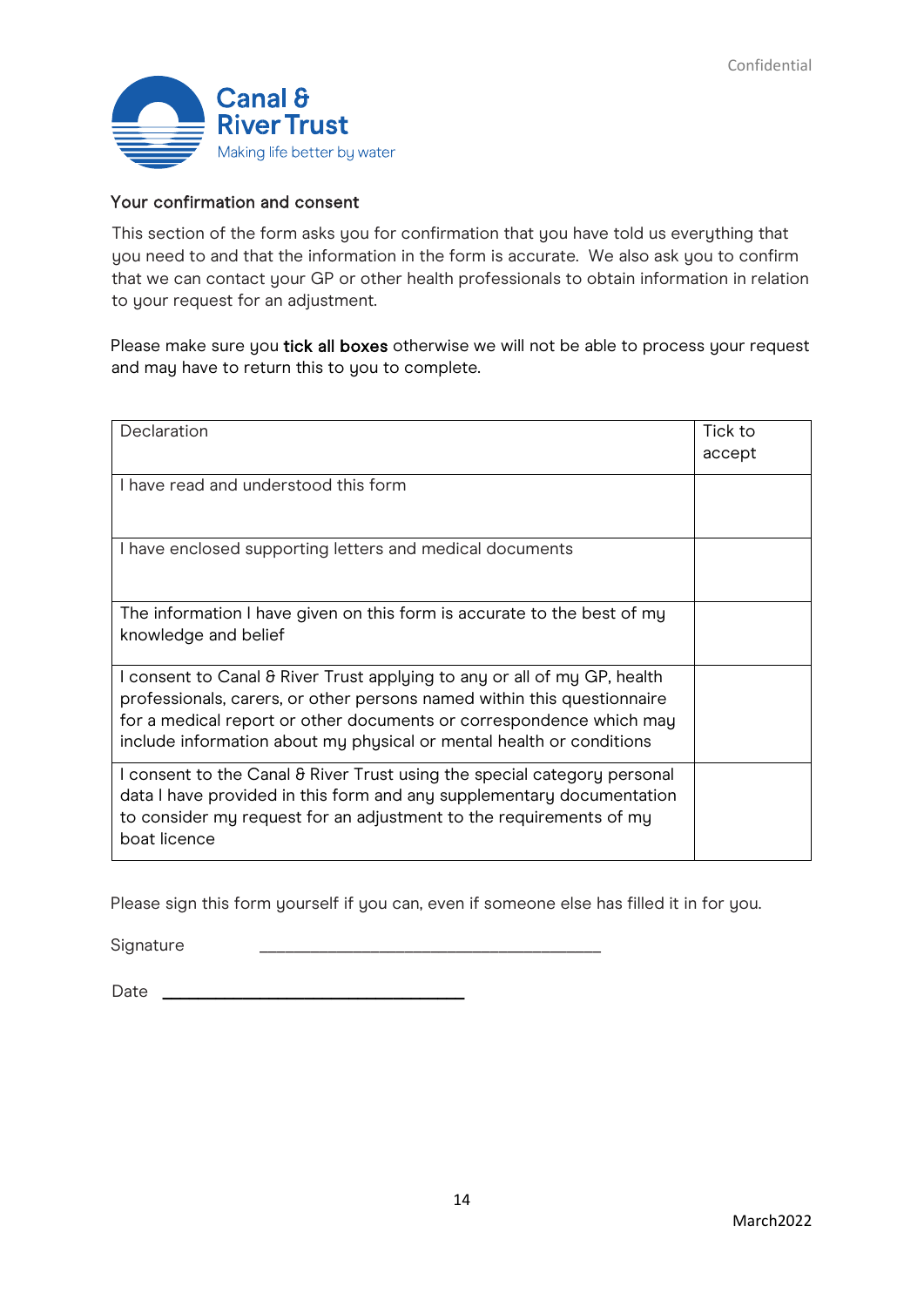

## What to do next

- Ensure you have ticked and signed the declaration
- Ensure you are only sending copies of information (not the originals)
- Ensure your name, index and boat name are written on all additional pieces of paper

Either

• Send this completed and signed form in the prepaid, addressed envelope provided;

OR

• Send this completed and signed form back to us, by email with attachments, to: adjustments@canalrivertrust.org.uk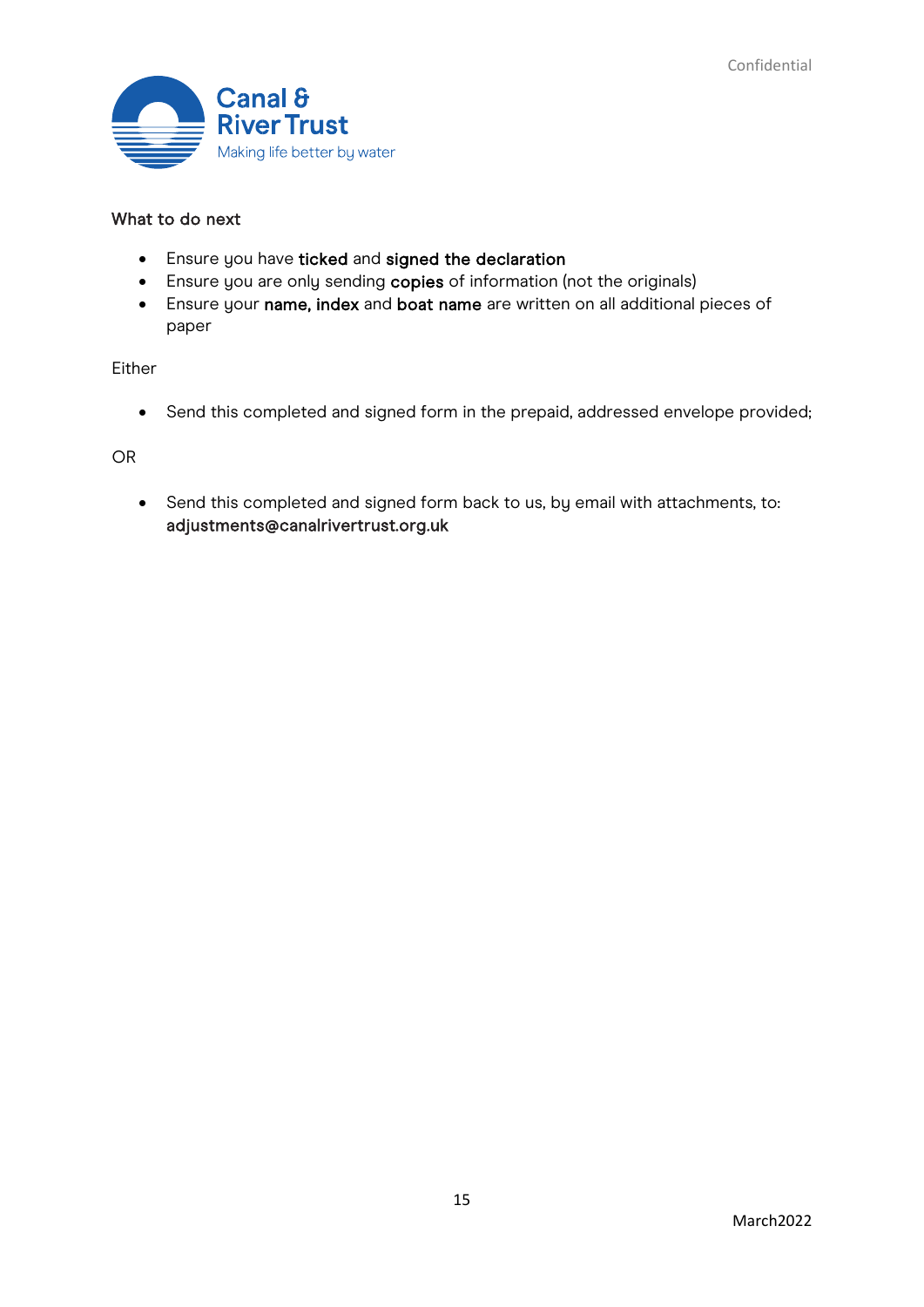

### What happens next :

- If we receive the completed questionnaire and supporting documents by post we will scan them and store them securely, and return the hard copies to you
- we will carry out an initial review and we may need to contact you if we need further information or clarification
- we may need to contact your GP or other people you have listed for further information. If this is the case, a copy of the letter we send to them will be sent to you. They may contact you to check that you are happy for them to write to us with the information we have requested, please ensure that you give them the necessary consent to avoid any delays in dealing with your request
- Once we have received all of the information we need we will consider your request for an adjustment
- We will write to you to confirm our decision
- If we are unable to agree the adjustment you have requested, you will have the ability to ask us to look at this again and we will give you more information about what you need to do.
- We may invite you to attend a face to face assessment with a third party assessor (as detailed in our Equality Policy).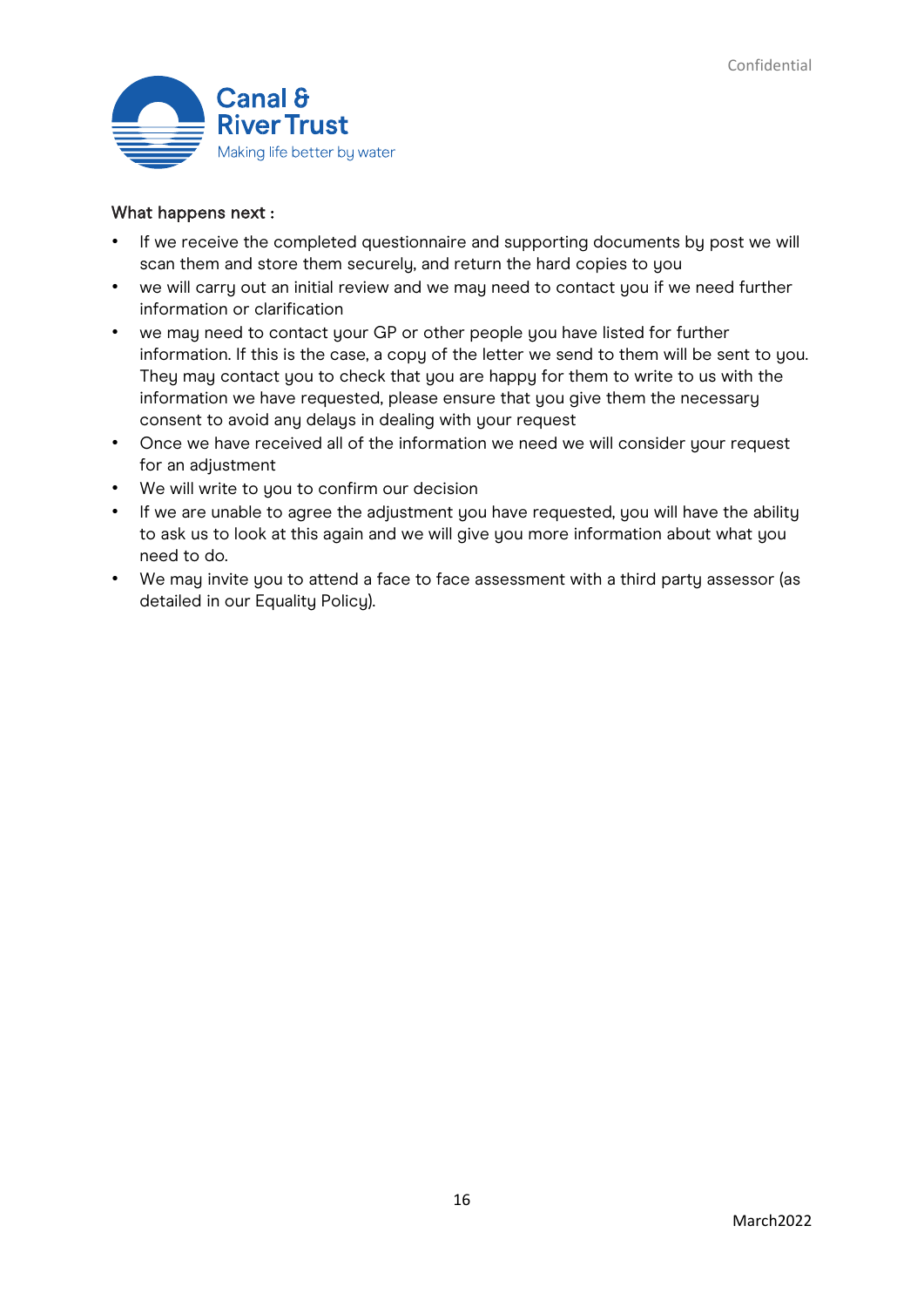

#### Privacy statement

At Canal & River Trust we take the safety and security of your personal information seriously and comply with the General Data Protection Regulations. Canal 8 River Trust are the data controller for the information you provide on this form. You can contact our Data Protection Officer at Information.Request@canalrivertrust.org.uk if you have any concerns regarding how we will or have handled your personal data. You can find our full privacy notice on our website:<https://canalrivertrust.org.uk/cookie-and-privacy-policy>

We will be using the information which you supply on this form for the purpose of deciding what adjustment can be agreed in accordance with our duties under the Equality Act 2010, and this is necessary to perform a public task. We will not share this information with any third parties unless other laws or regulations make it necessary to do so. We review the personal data we hold on a regular basis. If we conclude that certain personal data is no longer needed, that personal data will be destroyed.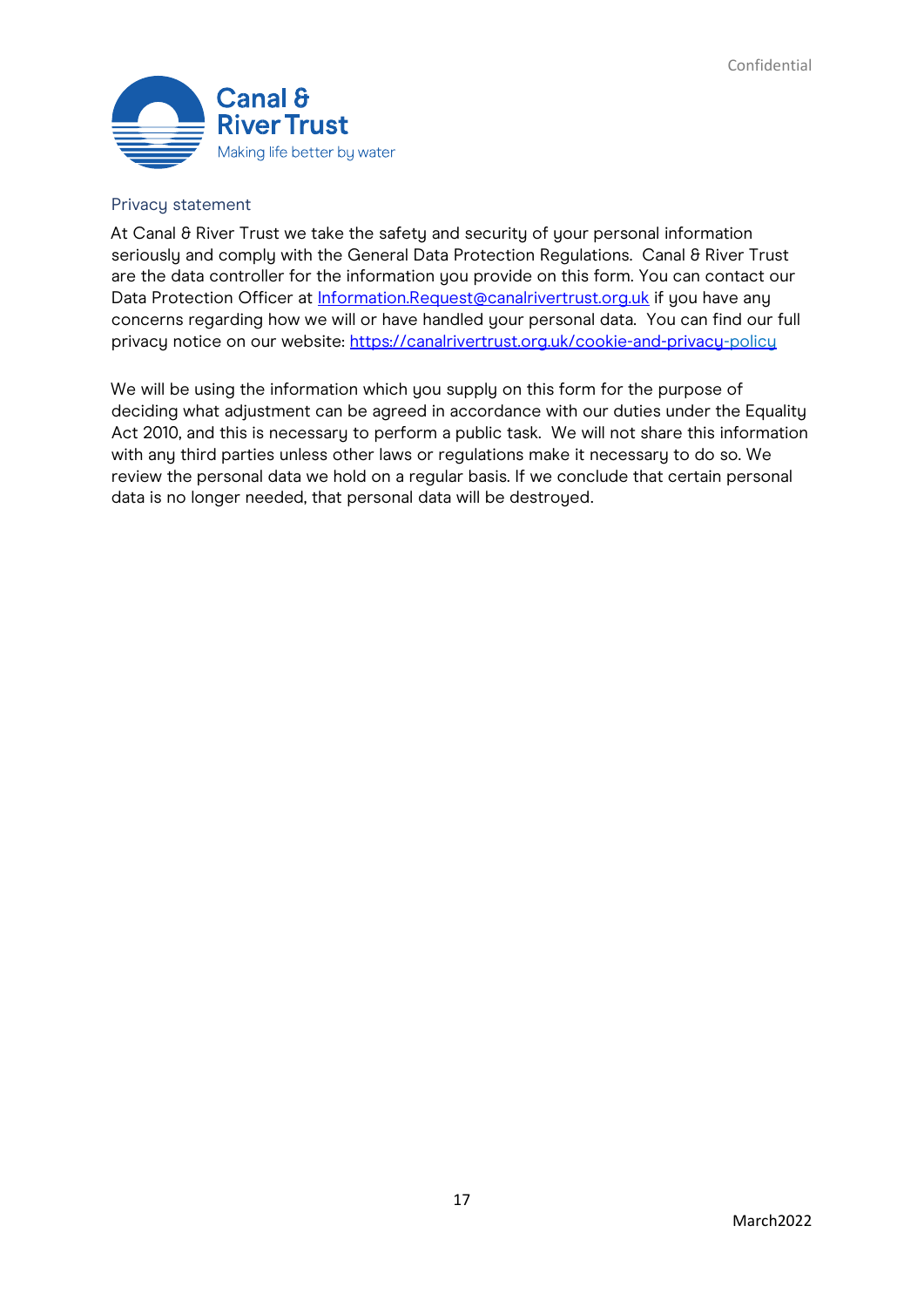

## Equality questionnaire FAQs

## What do you mean by disability?

"Disability" is defined in the Equality Act 2010 ("the Act") as a physical or mental impairment, which has a substantial and long-term adverse effect on a person's ability to carry out normal day to day activities. An impairment is "long-term" if it is lasted for at least 12 months, it's likely to last for at least 12 months, or it is likely to last for the rest of a person's life.

# Why do I have to fill out a questionnaire?

It's vital you tell us as much information as possible to help us to give you the right adjustments. We can only support you if we know what's causing you difficulties. Your information may also highlight where you need extra support and/or benefits. Sometimes, we can put you in touch with other agencies who can help too.

## Do I need to fill it all in?

Please fill in as much of the form as you can. The more information you provide, the more we're able to make the best adjustment for your circumstances. If a section of the form isn't relevant to you, just mark it as 'not applicable' or 'n/a'.

# Is it going to cost me money to send in, and is my information secure?

No, prepaid postage envelopes come with every questionnaire.

They're returned to a central office, so our team can deal with them confidentially. Once we receive them, your documents are scanned to a secure location with restricted access, and the originals returned to you by tracked post as soon as possible. We review the personal data we hold on a regular basis. If we conclude that certain personal data is no longer needed, that personal data will be destroyed.

You can read more about this in our [privacy policy.](https://gbr01.safelinks.protection.outlook.com/?url=https%3A%2F%2Fcanalrivertrust.org.uk%2Fcookie-and-privacy-policy&data=02%7C01%7CJane.Lee%40canalrivertrust.org.uk%7Cbe44147869e2488469de08d823491006%7C260db9039fba44d29d2654bed22e06b9%7C0%7C0%7C637298143989516062&sdata=xHOAtMYblB%2BQYOk5zkc4d6fB8lOZodjIsXVffjOxrNc%3D&reserved=0)

## Who's reviewing our information?

All information is reviewed centrally and in strictest confidence by an independent internal group, which may include welfare, boating, and legal colleagues.

It's important to give you the right support for your situation. To do that, we need to know how affects you so we, sometimes with independent experts advice, can make appropriate adjustments. We do not question your diagnosis, but we need to know how it affects your ability to cruise .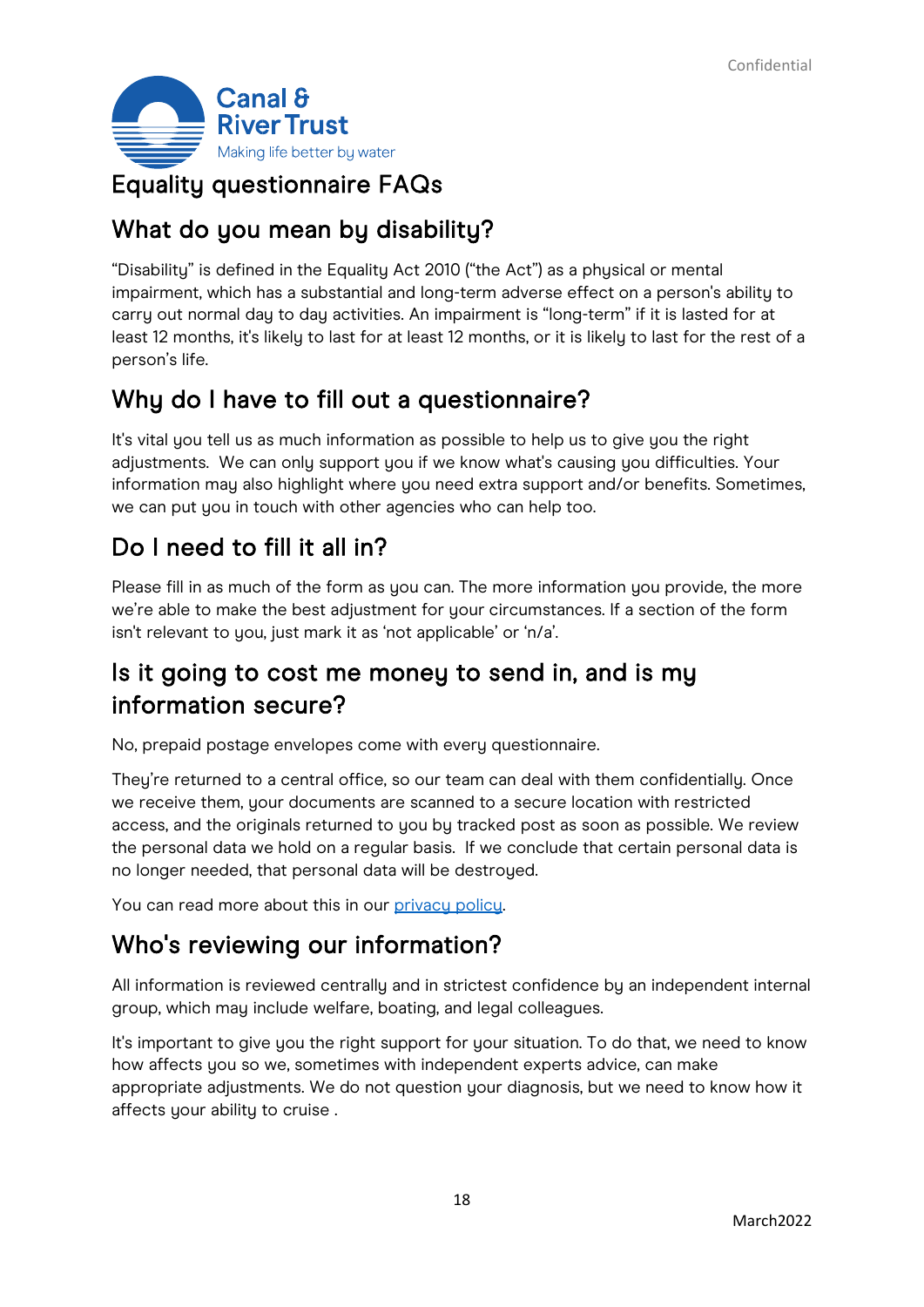

# You list a lot of medical documents, do I have to send them all in?

No, we've included a list to help you identify the types of documents that help us, but we realise you may not have all of them, and it's up to you which ones you share with us. However, we need enough information to confirm the disability you have and any details about how this affects you.

## Will you pay my cost to get the medical evidence?

No, we're only asking you to fill out the questionnaire and supply copies of information you already have. If we do go on to ask for more specific information, and it cost you money, we'll pay the (reasonable) costs of these.

# Why are you asking me about things not related to my use of the waterways?

We're trying to get a full picture of your general routine and what adjustments could help you. Everything we're asking - whether it's about your daily routine, work and study, or transport - is about us getting an understanding of your disabilities and the support you need to carry out your daily activities and how we can help with that.

# Why do you ask about benefits?

Some benefits already have a medical requirement you need to have fulfilled, so we don't want to reinvent the wheel by asking you for information twice. However, a request for a reasonable adjustment is different in every case so we do still need you to provide the rest of the information so that we can consider your request properly. There may also be other benefits you are entitled to that you might not be getting yet (such as housing benefit for your licence) and the questionnaire can flag these up. See our vulnerable [boaters' page](https://gbr01.safelinks.protection.outlook.com/?url=https%3A%2F%2Fcanalrivertrust.org.uk%2Fenjoy-the-waterways%2Fboating%2Fdo-you-know-a-vulnerable-boater&data=02%7C01%7CJane.Lee%40canalrivertrust.org.uk%7Cbe44147869e2488469de08d823491006%7C260db9039fba44d29d2654bed22e06b9%7C0%7C0%7C637298143989516062&sdata=IVcwuDdF6BhkCXHfklR66erogU%2FndnMEsflYQ%2BZrQfM%3D&reserved=0) for organisations offering support and advice.

# I have a blue badge which confirms I have a disability, why do I still need to fill in the questionnaire?

The blue badge doesn't necessarily demonstrate that you will have difficulties with meeting the continuous cruising requirements - it can be awarded for a variety of circumstances. We review all requests for reasonable adjustments on an individual basis depending on your circumstances, included when including where you are on the network, so we need to have the information we've asked for in the questionnaire to do this fairly.

# Why do you need to know the relationship I have with the person helping me with my request?